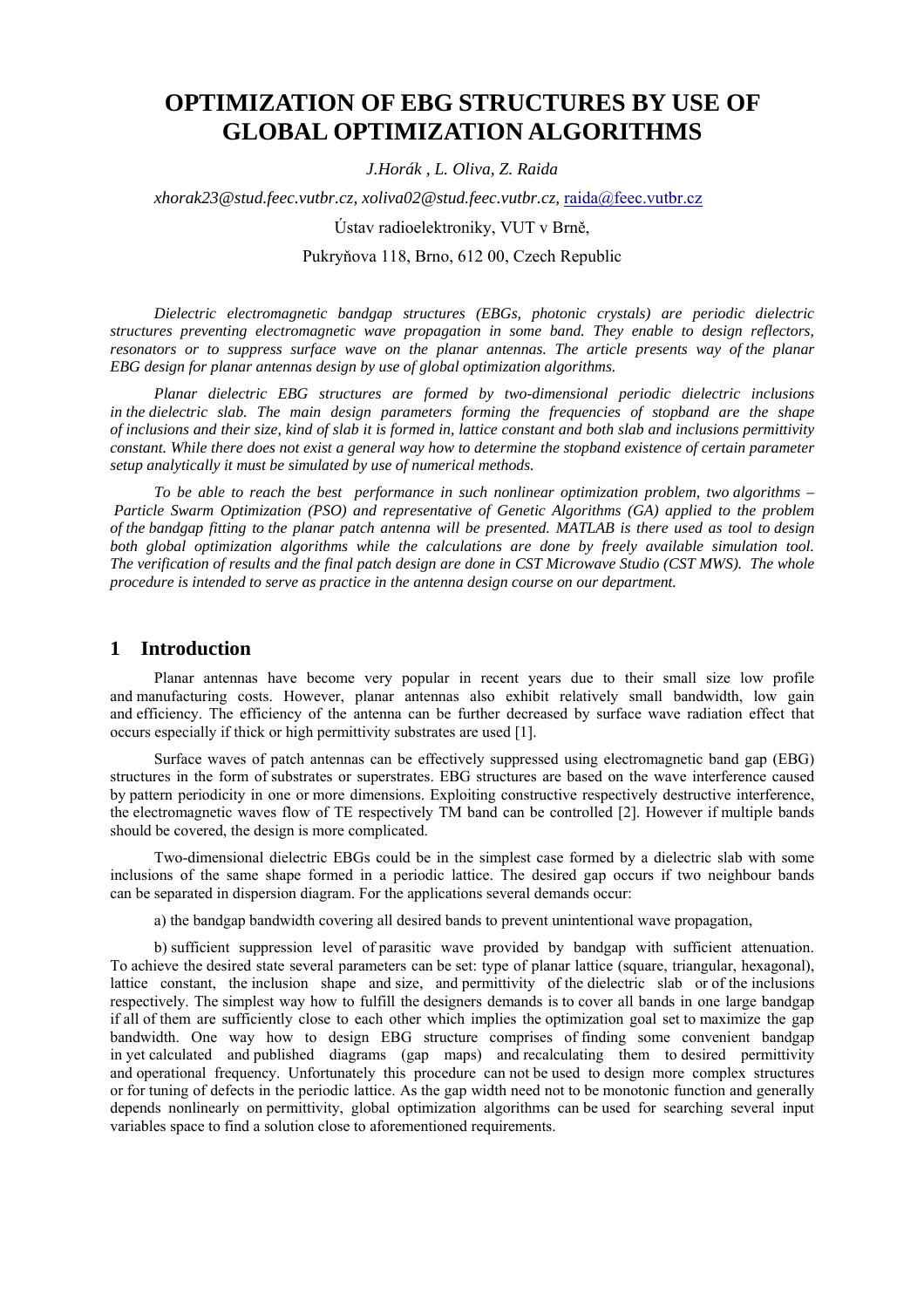## **2 Design procedure**

As an example of EBG capabilities, dualband patch antenna matched on 5 GHz respectively 10 GHz was designed (Fig. 1) with the use of approximate equations with radiation diagram (Fig. 2a, 2b) showing parasitic surface wave propagation thanks to high permittivity constant of the slab. In the second step the bandgap width is maximized by optimizing the unit cell geometry to cover at least the selected band and finally the whole structure is simulated and the dimensions are recalculated for the desired central frequency. Third step consists of tuning the size of unperturbated space surrounding the patch to resonate near to the selected central patch operational frequency. The final step – patch optimization together with EBG does not require optimization of the EBG itself but is needed to compensate the reduced size of unperturbed dielectrics surrounding the patch. For the simulation of simple EBGs freely available simulation tool using FDTD numeric method - mpb [4] aimed to the simulation of modes in periodic dielectrics was selected and optimized by our own PSO algorithm implementation in Matlab. The same problem was optimized in real coded Mean Adaptive Genetic Algorithm (MADGA) presented in [8, 9]. The efficiency of both algorithms was compared before [7] on bandgap maximization problem. MADGA proved here statistically slightly better ability to find minimum and faster convergence. As it was mentioned, this work is intended to serve as an exercise in an introductory course aimed to the antenna design. Therefore PSO is selected as a global optimization technique easy to understand by beginner students and easy to be implemented. MADGA was used only for the purpose of verification of sufficiently optimized results.

## **3 EBG design and optimization**

The optimization problem was specified as the bandgap width maximization for dielectric EBG slab with given permittivity ( $\varepsilon_r$  = 20) high enough to produce surface wave and drilled air holes ( $\varepsilon_r$  = 1) organized in triangular lattice. This setup provides sufficiently high dielectric contrast to enable EBG stopbands. As criterial function ratio of maximum bandgap width of all present bandgaps to the central bandgap frequency in particular input parameter setup was considered. The mpb package is able to calculate bands propagating in periodic dielectrics and can therefore be used for calculation of bandgaps. It also enables two-dimensional calculation that provides faster way how to optimize EBG than three-dimensional CST MWS. Every EBG simulation setup in the optimization process was simulated as two-dimensional infinite periodic structure with 32x32 meshcells. The model is very fast to be calculated because it is only elementary cell that is simulated. Comparing to COMSOL Multiphysics (CM) mpb makes it possible to evaluate directly gap sizes.

The PSO algorithm was implemented according to [6] with absorbing walls, 40 iterations and 20 individuals. MADGA was taken from [8, 9] with parameters described in [7]. As the results of both algorithms were comparable with 3% difference PSO was found to be sufficiently efficient for the purpose of the exercise.

As a result the EBG working in TE band on the central frequency 10 GHz with holes of radius  $r = 7.2$  mm organized to triangular slab with lattice constant  $a = 18$  mm was designed by use of mpb. The existence of suppression effect was then verified for by fullwave two-dimensional simulation in COMSOL Multiphysics (see Fig. 4)-.

## **4 Patch antenna design and optimization**

In the fullwave model containing patch antenna together with EBG substrate was modeled as set of air holes drilled conventional planar substrate. The thickness of this substrate was set to 5 mm and the upper side of the patch was surrounded by air region. Then, basic parameters of the EBG substrate were obtained by of optimization of the triangular lattice because of significant TE stopband, with lattice constant of 18 mm and with radius of the air holes equal to 7.2 mm. The antenna and the EBG substrate were optimized for central bandgap frequency 10 GHz (bandgap width to central bandgap ratio approximately 55%). In the pictures Fig. 2a and Fig. 2b, radiation patterns of the antenna on the conventional substrate and on the EBG substrate at the frequency of 10 GHz are depicted. It is obvious, that surface waves are suppressed, the radiation pattern is concentrated to the main lobe direction and the gain



 **Fig. 1**: The dualband patch antenna layout.

is increased by 3 dB at this frequency. Strong attenuation in bandgap frequency region can be observed from the reflection coefficient graphs (see Fig. 3a, 3b). However, the surface waves were not suppressed at 5 GHz, hence the radiation patterns at this frequency are not presented. These facts are going to be our future work.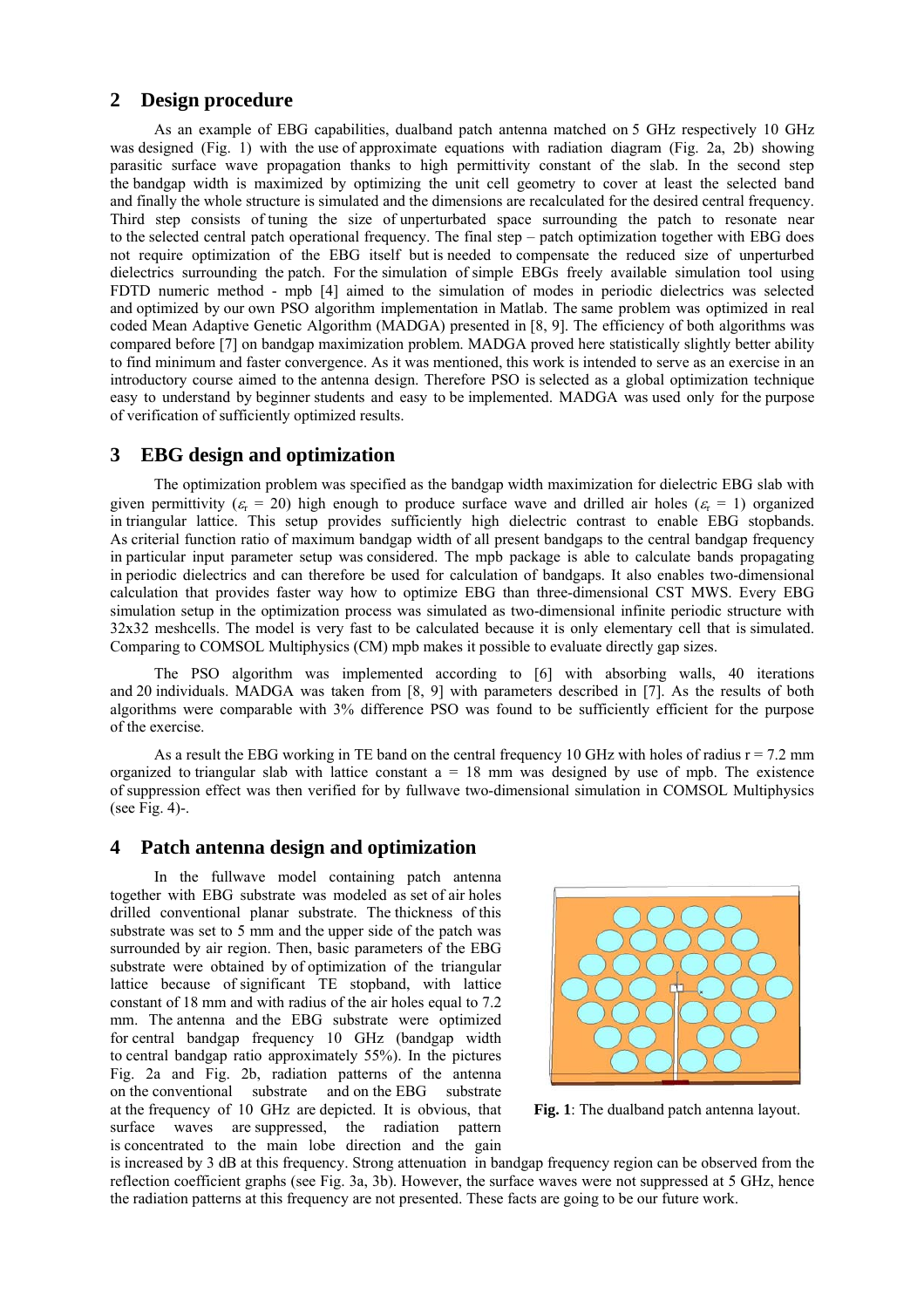

**Fig. 2a, 2b:** Radiation patterns for designed dualband patch antenna for 10GHz without (left) and together with EBG substrate calculated in CST MWS.



**Fig. 3a, 3b:** Reflection coefficient for designed dualband patch antenna for 10GHz without (left) and together with EBG substrate calculated in CST MWS.



**Fig. 4:** Fullwave verification of simulated EBG structure for TE mode on 10 GHz in COMSOL Multiphysics.